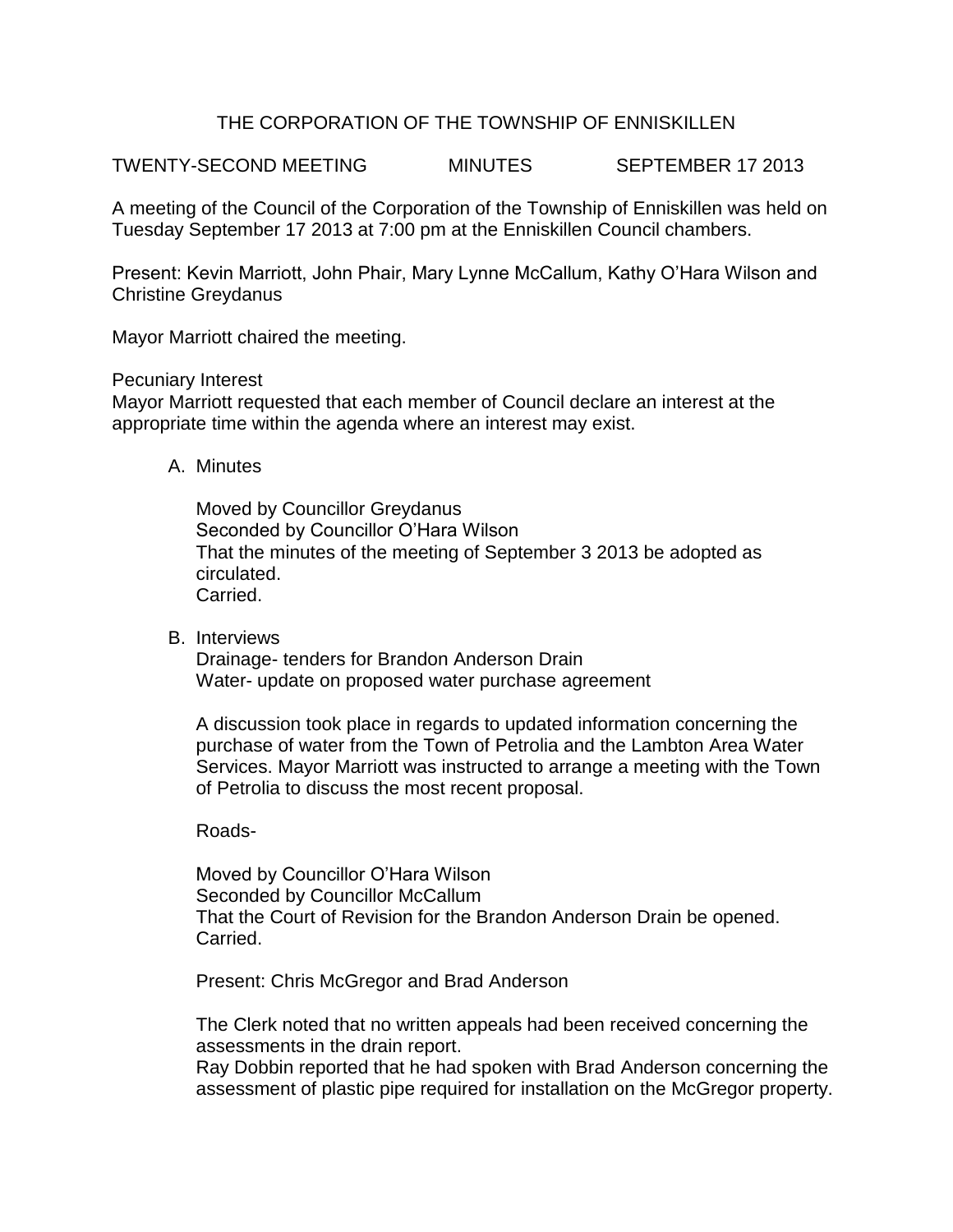## TWENTY-SECOND MEETING 2 SEPTEMBER 17 2013

Mr. Dobbin reported that the extra cost for the purchase and installation of the plastic pipe had been assessed to Mr. McGregor's property.

No verbal appeals were made during the meeting.

Moved by Councillor Phair Seconded by Councillor Greydanus That the Court of Revision confirm the assessments in the report and close the Court of Revision. **Carried** 

The tenders for the Brandon Anderson Drain were reviewed.

Van Bree Drainage- \$12,379.15 Robinson Farm Drainage- \$10,470.58

Moved by Councillor McCallum Seconded by Councillor Greydanus That the low tender from Robinson Farm Drainage of \$10,470.58 be accepted subject to any appeal on the drain. Carried.

Ray Dobbin reported on the site meeting for the Butler Drain. He noted that the ratepayers had requested that the grade on the drain be checked to determine if there was an obstruction in the drain. He noted that changing the grade would require the replacement of a number of culverts. Mr. Dobbin recommended that the drain be surveyed and a second meeting be held with the ratepayers to discuss the amount of work to take place on the drain.

Moved by Councillor O'Hara Wilson Seconded by Councillor Greydanus That R Dobbin Engineering prepare a new report under Section 78 of the Drainage Act for the Butler Drain. Carried.

Mr. Dobbin reported that he would if possible have the Butler Drain sprayed this month to address brush and vegetation in the drain.

## C. Correspondence for information

- 1. County of Lambton
	- a- Canadian Circles training
	- b- West Nile Lambton Mosquito Trap
	- c- Council Highlights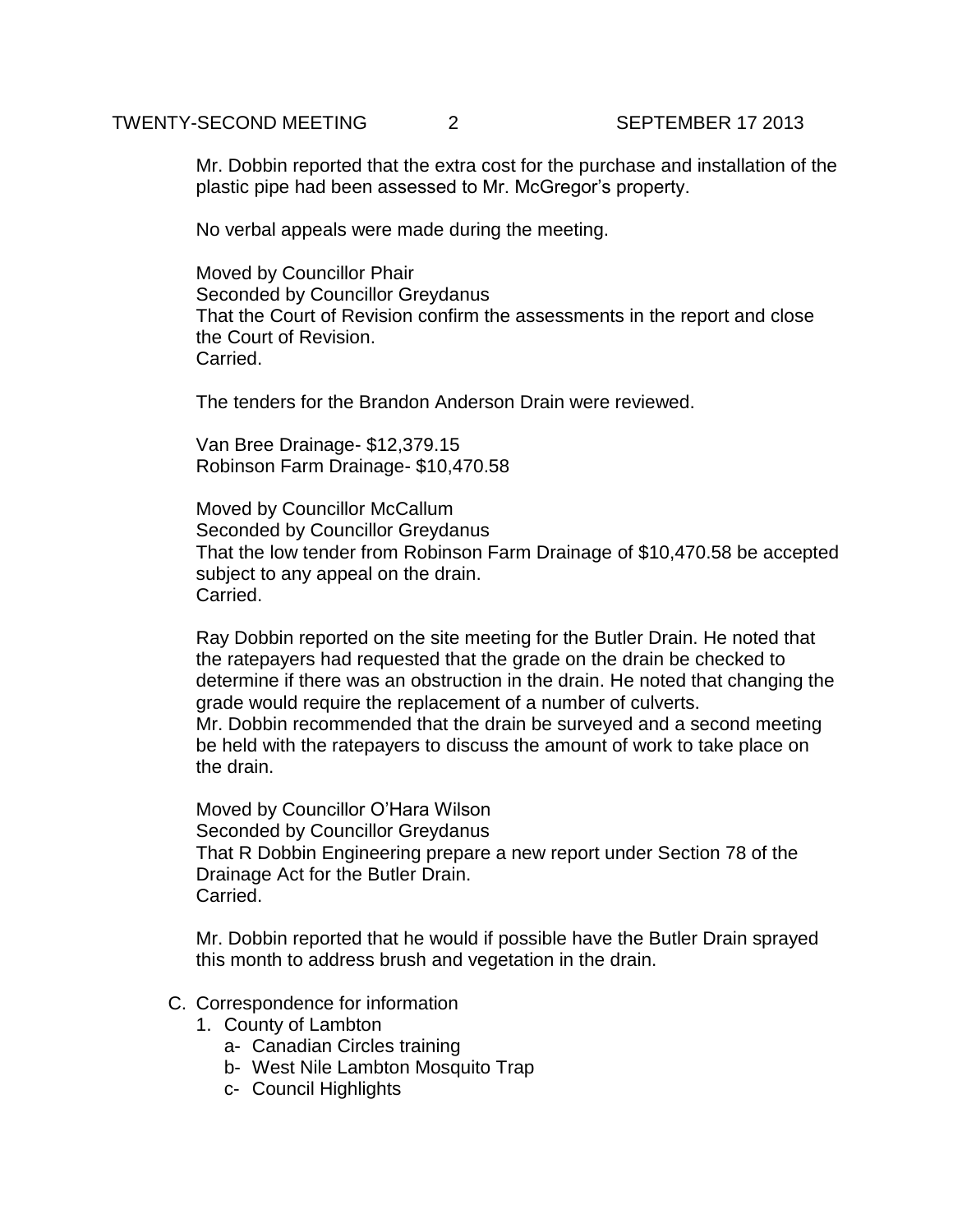## TWENTY-SECOND MEETING 3 SEPTEMBER 17 2013

- d- Citizen of the month
- e- Heat Alert Sept 10-13
- f- Local Food Game
- g- Birds Test Positive for West Nile Virus
- 2. Federation of Canadian Municipalities communique Sept 4,6-13
- 3. AMO
	- a. Counties, Regions, Single Tier Symposium
- 4. Bi-National Blue Water Regional Collaboration Conference
- 5. Ontario Municipal Water Association –Western Section Education Day
- 6. LAS LED Streetlight presentation Petrolia Sept 23-13

Moved by Councillor Greydanus Seconded by Councillor McCallum That correspondence items 1-6 be received and filed. Carried.

- D. Correspondence requiring motions
	- 1. Resolution Stratford Support for FCM Rail Safety Working Group

Moved by Councillor Greydanus Seconded by Councillor McCallum That the resolution from the City of Stratford concerning the Federation of Canadian Municipalities Rail Safety Working Group be supported. Carried.

2. Lambton County Annual BBQ October 2-13

Moved by Councillor O'Hara Wilson Seconded by Councillor Phair That any member of Council be authorized to attend the Lambton County Annual BBQ. Carried.

E. Accounts

Moved by Councillor O'Hara Wilson Seconded by Councillor Greydanus That the accounts be paid as circulated: Cheque: 6288-6307: \$65,566.23 Cheque: 6308-6324: \$ 22,093.26 Cheque: 6325: \$300.00 Carried.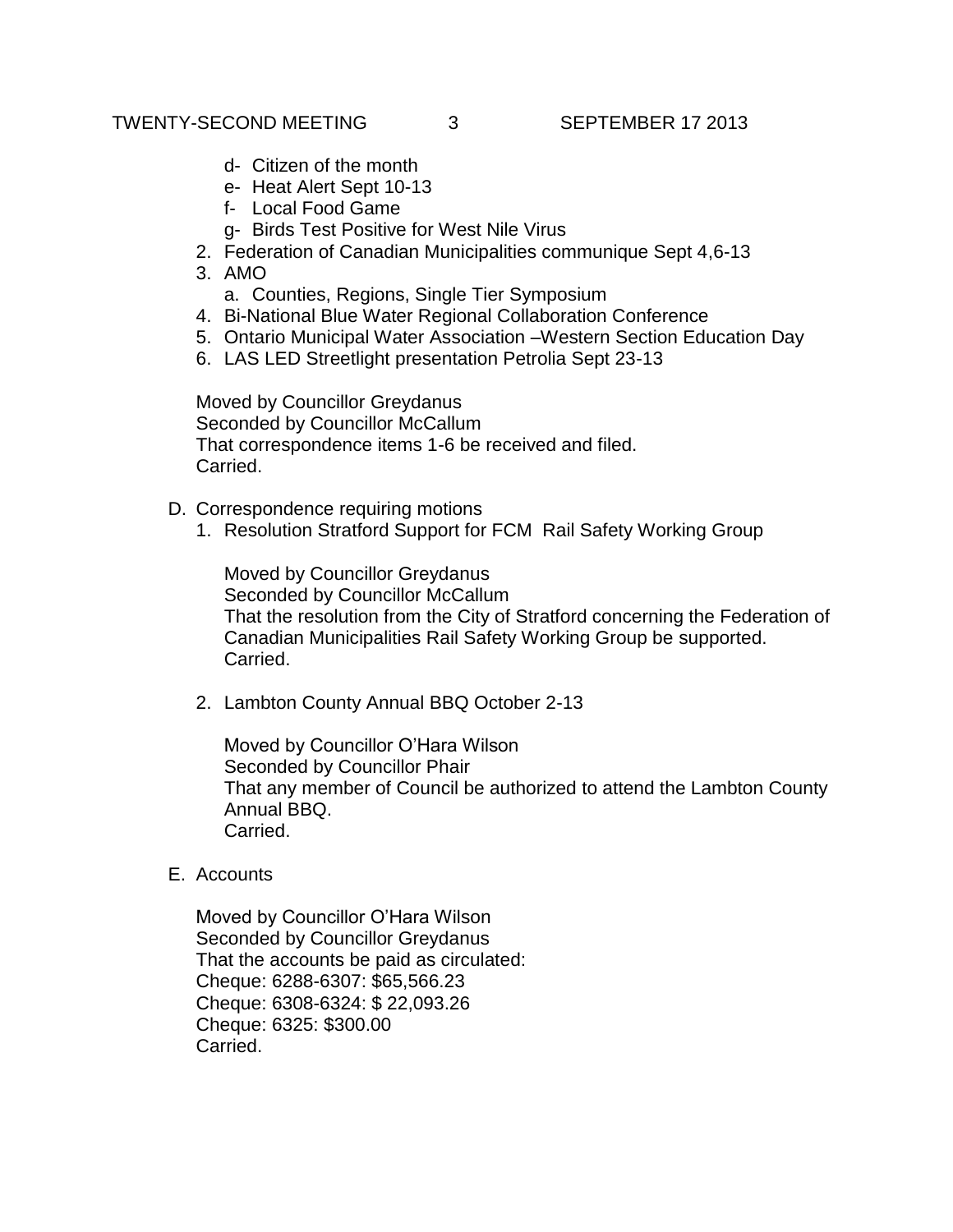# TWENTY-SECOND MEETING 4 SEPTEMBER 17 2013

- F. Bylaws
	- 1. Bylaw 65 of 2013 Lammers Drain 3<sup>rd</sup> Reading
	- 2. Bylaw 76 of 2013 Confirmation Bylaw

Moved by Councillor Greydanus Seconded by Councillor McCallum That first and second reading be given to Bylaw 76 of 2013. Carried.

Moved by Councillor O'Hara Wilson Seconded by Councillor Phair That third and final reading be given to Bylaws 65 and 76 of 2013. Carried.

- G. Other Business
	- 1. Memo to Council concerning Municipal Energy Plan Program The Clerk noted that although the Township was eligible for the funding there was no current need to participate in the program.
	- 2. Community Health Request to make presentation to Council
	- 3. Work Place Group request to address Mayor and Council

The Clerk was directed to arrange a meeting with Community Health and the Work Place Group.

4. Update on Shiloh Centre- property disposal

The Clerk reported that the appraiser would be present on September 18, 2013 to inspect the Shiloh Centre.

A discussion had taken place in regards to moving some contents of the Shiloh Centre to the Enniskillen Centre. Also a discussion took place in regards to moving surplus materials from the Enniskillen Centre to the Shiloh Centre to be sold at the auction.

The Clerk advised that an in camera meeting would be required to receive information concerning the sale of an unopened road allowance.

Moved by Councillor Greydanus Seconded by Councillor O'Hara Wilson That the proceedings be closed to the public for the purpose of discussing a matter under Section 239 (2) c and f of the Municipal Act 2001 concerning the potential sale of an unopened road allowance. The in camera meeting will take place on October 15 2013. Carried.